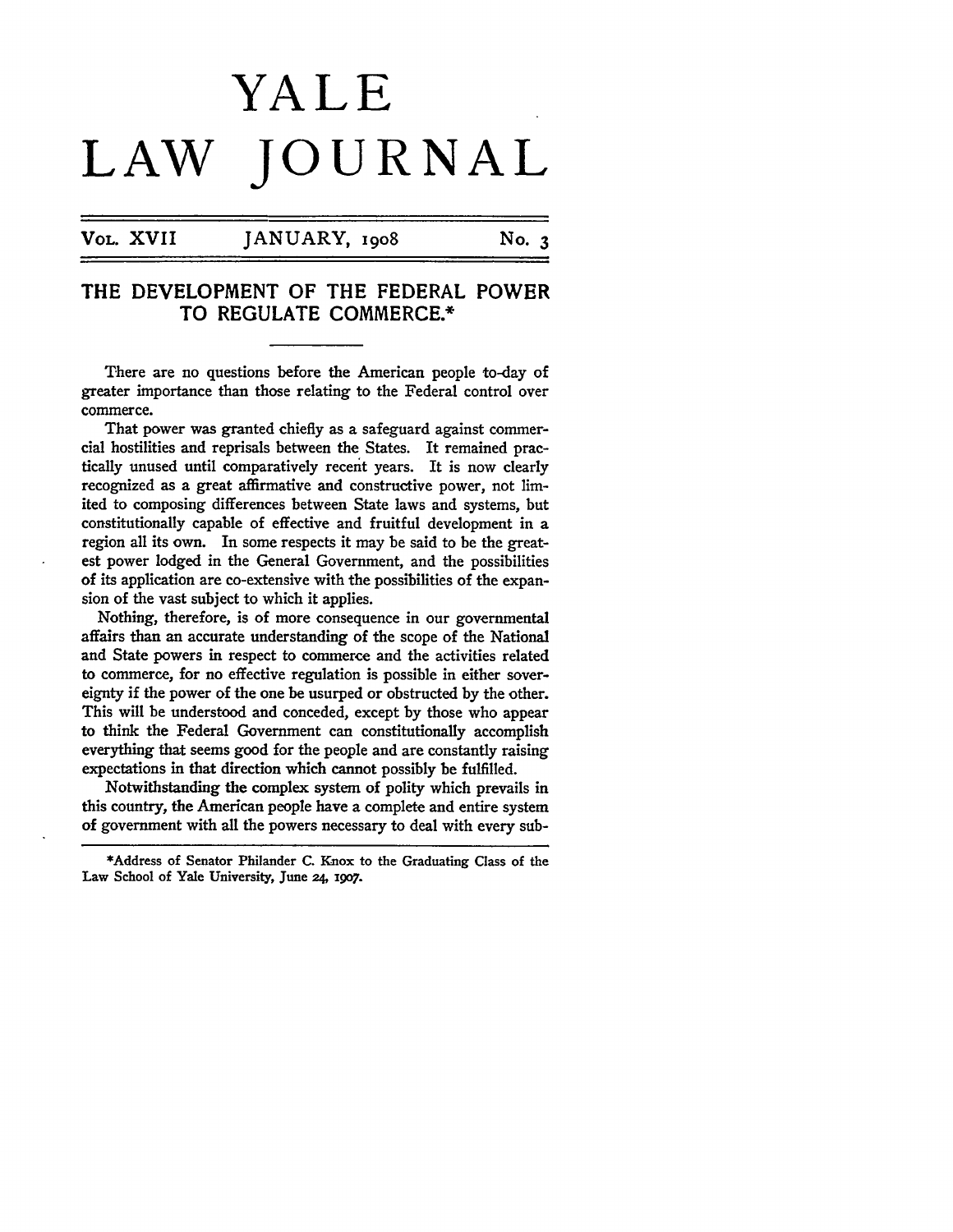ject and situtation. **All** governmental authority is included in one or the other, or in both, of the two sovereignties which constitute the American system.

The fact that the State governments are supreme in State affairs, and the National government supreme in National affairs does not result in the deduction that there are any affairs which may escape government control.

While the constitutional powers of the Nation and the reserved powers of the States remain ever the same, the question as to when an act or transaction is exclusively a State affair, subject to State control, or a National matter subject to National control, is one of fact as well as law, and it can be readily understood that the facts differ at different periods of our development and under different circumstances relating to the subject.

That which in the earlier period of our history was a matter of State concern may become one of National concern **by** the establishment of commercial intercourse in respect to it with other States and foreign nations, or become a National concern because of conditions affecting the subject which call for the exercise of national power theretofore dormant. The power to regulate this intercourse or commerce between the States, the right to engage in which the Constitution did not create, but which existed at the time of its adoption, was given to the Federal Government **by** the Constitution.

The constitutional power of regulation having been granted to the Federal Government in respect of a subject naturally liable to development and change, it can be said its authors contemplated a corresponding enlargement; not, be it observed, in the power, but in its application to the expanding subject. When Congressional powers are applied to new conditions it is not, as it sometimes seems to be, an extension or expansion of the power, but an indication of a change in or extension or expansion of the subject upon which the power operates. Neither the power to regulate commerce nor the conception of its scope has expanded beyond its definition **by** the Supreme Court when first considered, nearly one hundred years ago. It was then pronounced "complete in itself, that it may be exercised to its utmost extent and acknowledges no limitations other than are prescribed **by** the Constitution."

"The design and object of that power (the commercial power), as evinced in the history of the Constitution, was to establish a perfect equality amongst the several States as to commercial rights and to prevent unjust and invidious distinctions which local jealousies or local and partial interests might be disposed to introduce and maintain."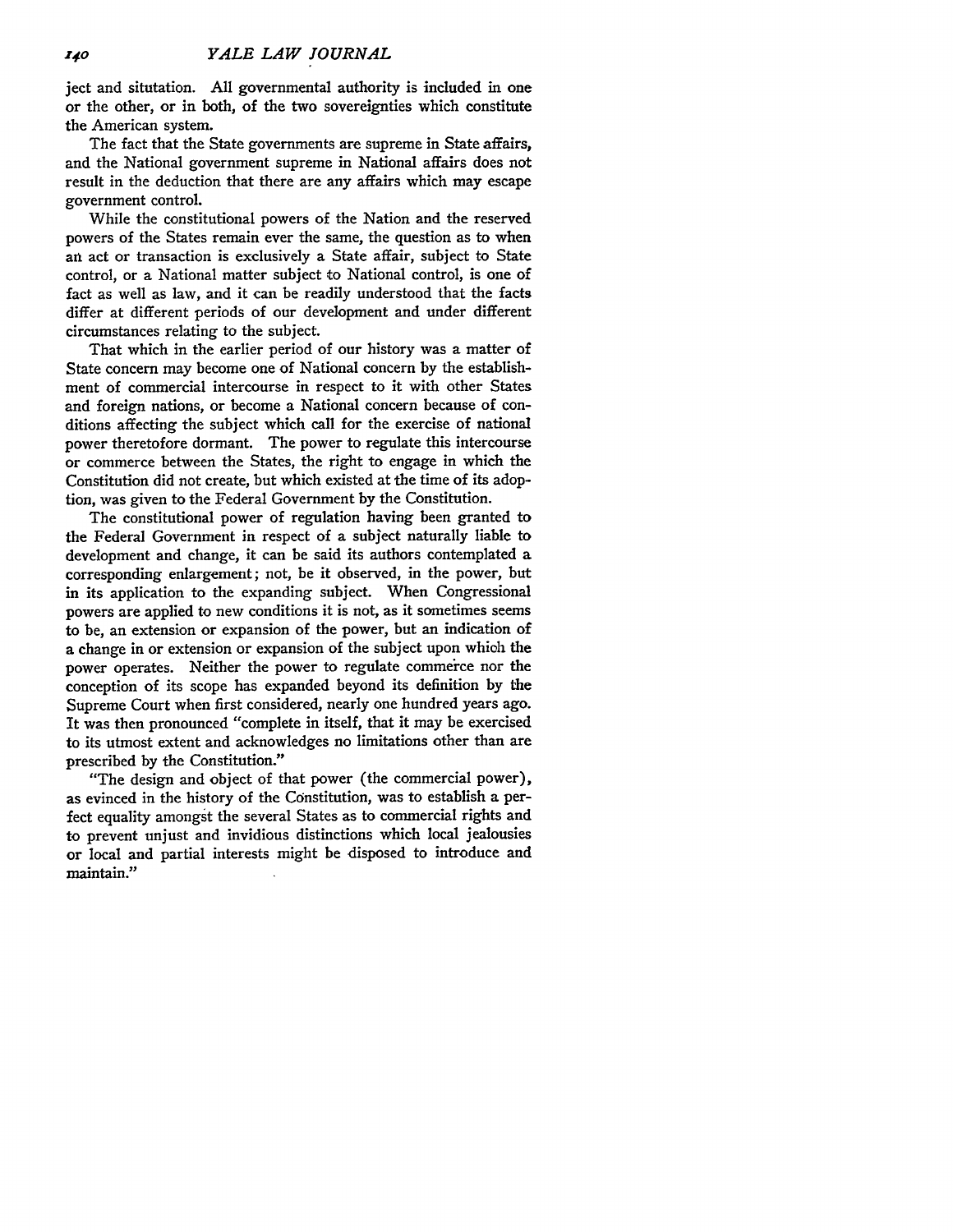The necessity to exercise the National power over commerce arises largely out of the failure of the States to regulate wisely great corporations created by and under the dominion of the States and engaged in interstate commerce. That failure has led to well-known abuses which affect interstate commerce, and thereby created the necessity for the exercise of Federal regulation to prevent the abuse.

The necessity for the exercise of Federal Regulation almost always springs from causes which the States could have prevented.

The National power of regulation should ordinarily be invoked only when necessity for regulation exists. Normally and honestly conducted commerce requires but little if any governmental regulation, and the failure by Congress to regulate interstate commerce is equivalent to a legislative declaration that it shall be free. Abnormal conditions in commercial intercourse caused by monopolies, preferential service, rebates and the like, destroy the normal operations of commerce and create the demand for Federal regulation to restore the rule of freedom and equality.

The pressure of the accumulated evils and abuses of many years of inadequately regulated commerce in this country culminated some few years ago in an imperative necessity for action to test the adequacy of existing laws to meet the situation, and the enactment of such additional ones as should prove to be necessary to restore and preserve freedom and equality in interstate and foreign commerce.

The combinations to control the production, distribution and sale of commodities which were to be subjects of interstate commerce; the combinations between and the mergers of interstate railroads, designed to bring under one control the transportation business of large areas of the country; the unjust discriminations for the benefit of favored shippers and localities, both in the carrying service and the rates charged therefor; the secrecy sometimes surrounding the operations of corporations rendering service to the public had utterly destroyed in many localities the'ability of other persons and concerns to engage in commercial competition with the favored ones who enjoyed such unfair and illegal advantages.

**A** brief statement of how this situation was dealt with by the National Government, the theory upon which the Government proceeded, and some observations upon certain dangerous misconceptions as to the scope of the powers that have been successfully invoked to correct the evils I have named, will not, I hope, be uninteresting nor uninstructive.

The scope of existing laws was tested through a series of suits. These suits had for their main purpose to determine the effectiveness of existing statutes to reach new types of combination which had for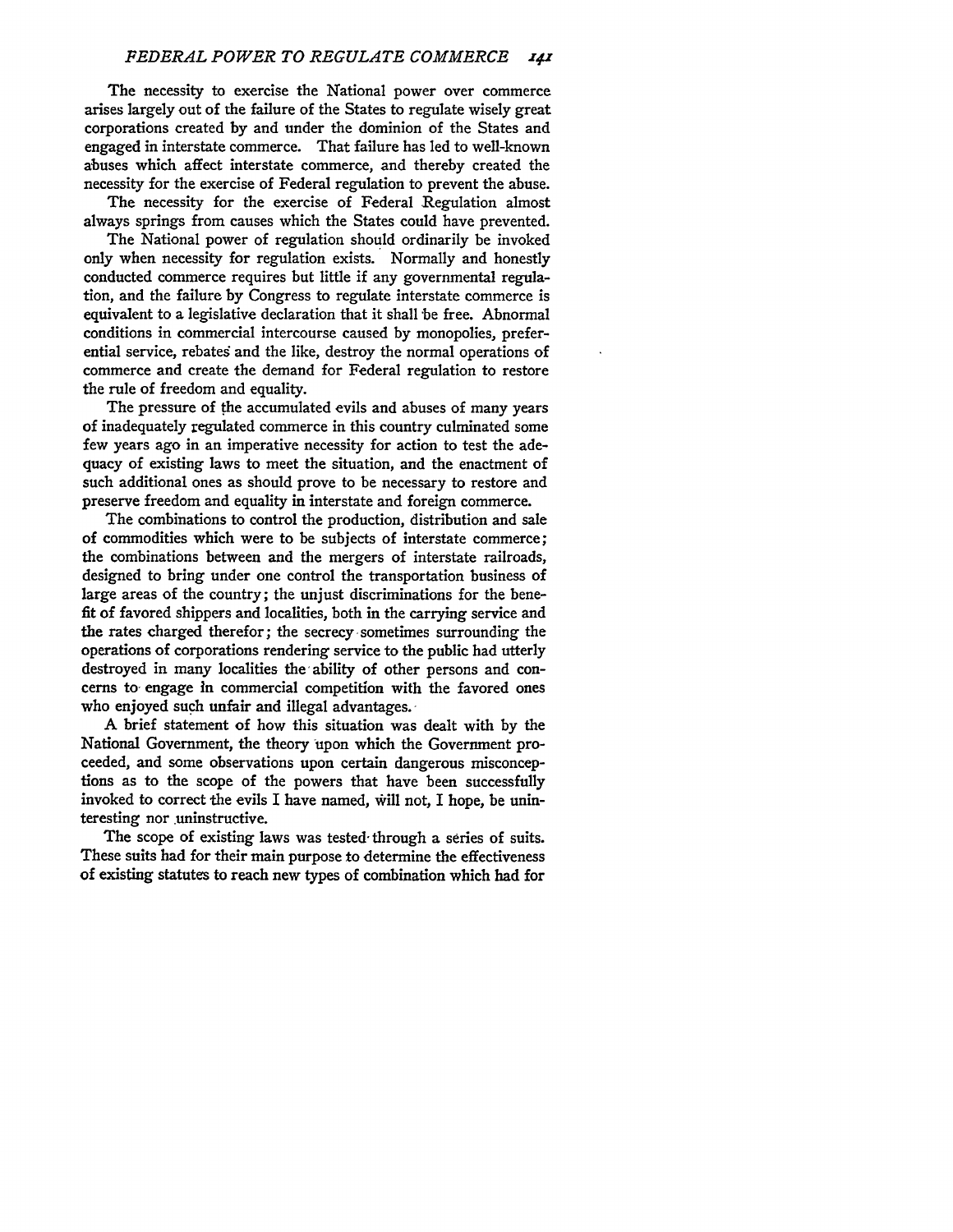their object to restrain the free-play of the law of competition, and new and subtle discriminatory devices which had sprung from fertile and experienced minds instructed in the interpretations the courts had put upon the existing laws.

The purposes for which this litigation was undertaken were all accomplished. The completeness of the Federal power over commerce was reaffirmed and declared to extend, among other things, to the holding company.

This device which had been successfully employed to establish under one control the leading productive industries of the country was declared illegal when utilized to absorb competing systems of interstate railroads ,and thereby we escaped a danger to our commerce, our Government and our very liberties, the magnitude of which can scarcely be grasped.

It was likewise judicially determined, that a combination between a railroad company and a shipper, to grant the latter an unlawful rebate which results in the establishing of a monopoly, is a violation of the Sherman Act, and that a court of equity might restrain the guilty parties at the suit of the Attorney-General of the United States, as well under that Act, as under the general jurisdiction in equity. **Of** almost equal importance was the decision that the operations of a monopolistic combination within a State may be so connected with those between the States as to bring the whole under the regulative power of Congress.

Notwithstanding the success which attended these suits, there was developed a number of serious defects and omissions in National legislation necessary to be remedied, if the avenues of commerce were to be kept open to all upon the same terms, and if a speedy and workable remedy for violations of the law was to be placed in the hands of the Government itself to restore the rule of freedom and equality in interstate and foreign commerce.

The legislation proposed to the Fifty-seventh Congress as necessary to accomplish the restoration of the normal commercial rule, all of which was promptly enacted, was:

Ist. That in respect of railroad rebates, the omission in the act to regulate commerce to punish the beneficiaty should be supplied **by** imposing a penalty, not only upon the carrier who gave, but upon the shipper who received, such rebates, and that the power of the equity courts to restrain such practices at the suit of the United States should be made certain **by** statute.

**2d.** That it should be made unlawful to transport traffic **by** carriers subject to the act to regulate commerce at any rate less than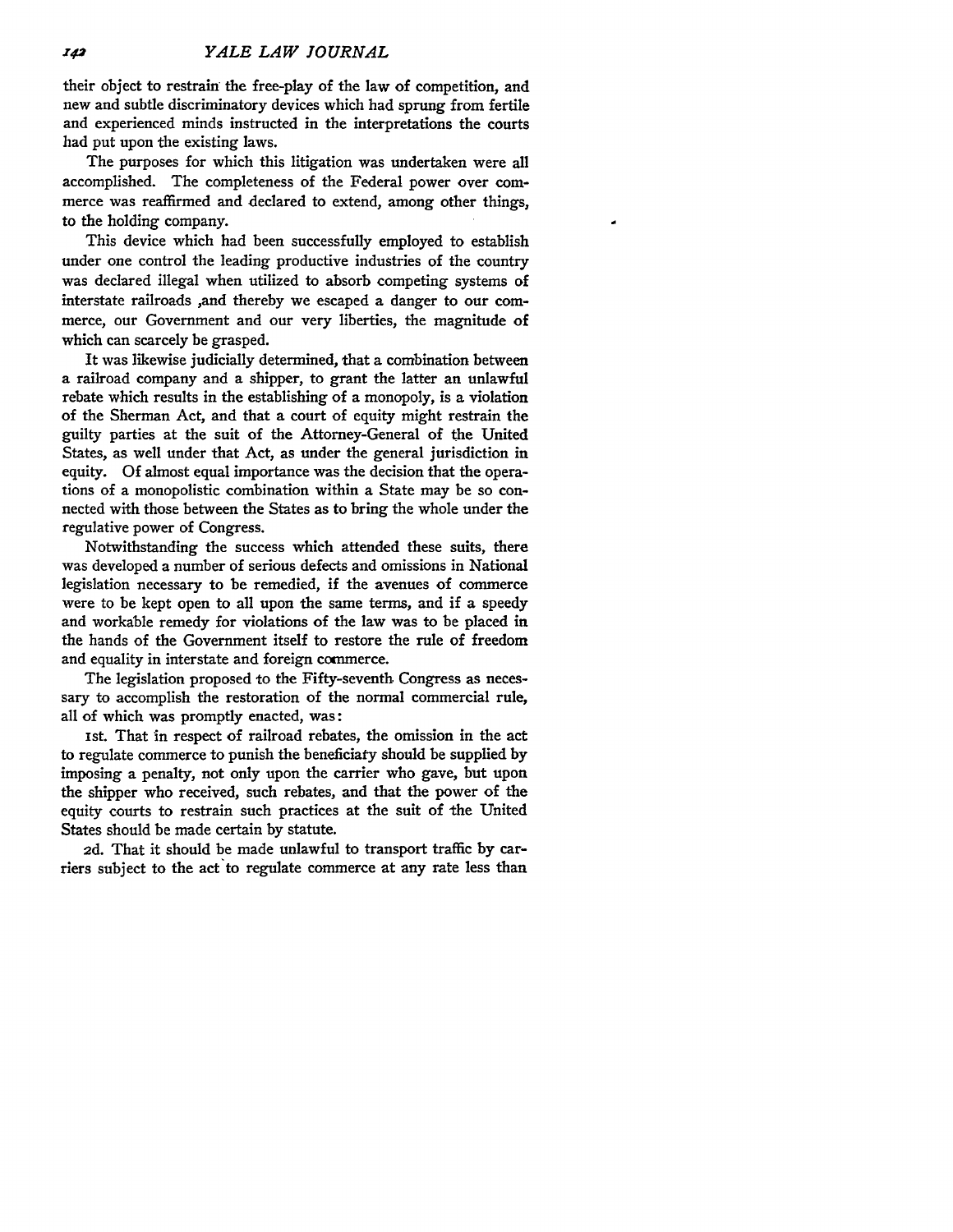such carriers' published rate, and that all who participated in the violation of such law should be punished.

3d. That a comprehensive plan should be framed to enable the Government to get at all the facts bearing upon the organization and practices of concerns engaged in interstate and foreign commerce essential to a full understanding thereof.

<sup>4</sup> th. Another step in legislation which was earnestly recommended was an act to speed the final decision of cases under the interstate commerce and anti-trust law.

These laws, enacted during the short session of the Fifty-seventh Congress, were followed by the railroad rate law of the Fifty-ninth Congress, the principal feature of which is the grant of power to the Interstate Commerce Commission to fix a reasonable rate for the carriage of goods and persons.

These laws were designed to secure equality in transportation service and equality, stability and reasonableness in transportation charges. They provide a swift remedy at the suit of the Government in its own courts of equity, thereby relieving the individual sufferer from the expense and delay incident to a private suit.

All these laws have been declared constitutional, except the railroad rate act, and as to that act, not yet passed upon by the courts, it is believed by the great weight of legal opinion to be constitutional in respect to the power to fix reasonable rates and practices.

The public satisfaction resulting from the enactment and the enforcement of these statutes regulating commerce has induced some persons to contend that the Congressional power to regulate commerce is a panacea for many other public evils, and it is proposed to utilize that power to accomplish ends not within the national jurisdiction, and having no relation to the subject of the power.

"The power to regulate is the power to prescribe the rule by which commerce is to be governed." These are the words of Chief Justice Marshall in *Gibbons v. Ogden.*

This power of prescribing the rule **by** which commerce is to be conducted extends to commerce itself and to the instrumentalities of commerce.

**By** commerce itself, I mean the activities and intercourse which constitute the commercial relation. **By** the instrumentalities of commerce, I mean the animate and inanimate means used to maintain and carry on commercial intercourse.

As to these activities and intercourse which constitute commerce, Congress has from time to time prescribed certain rules; such for instance as the rule that commerce shall be free from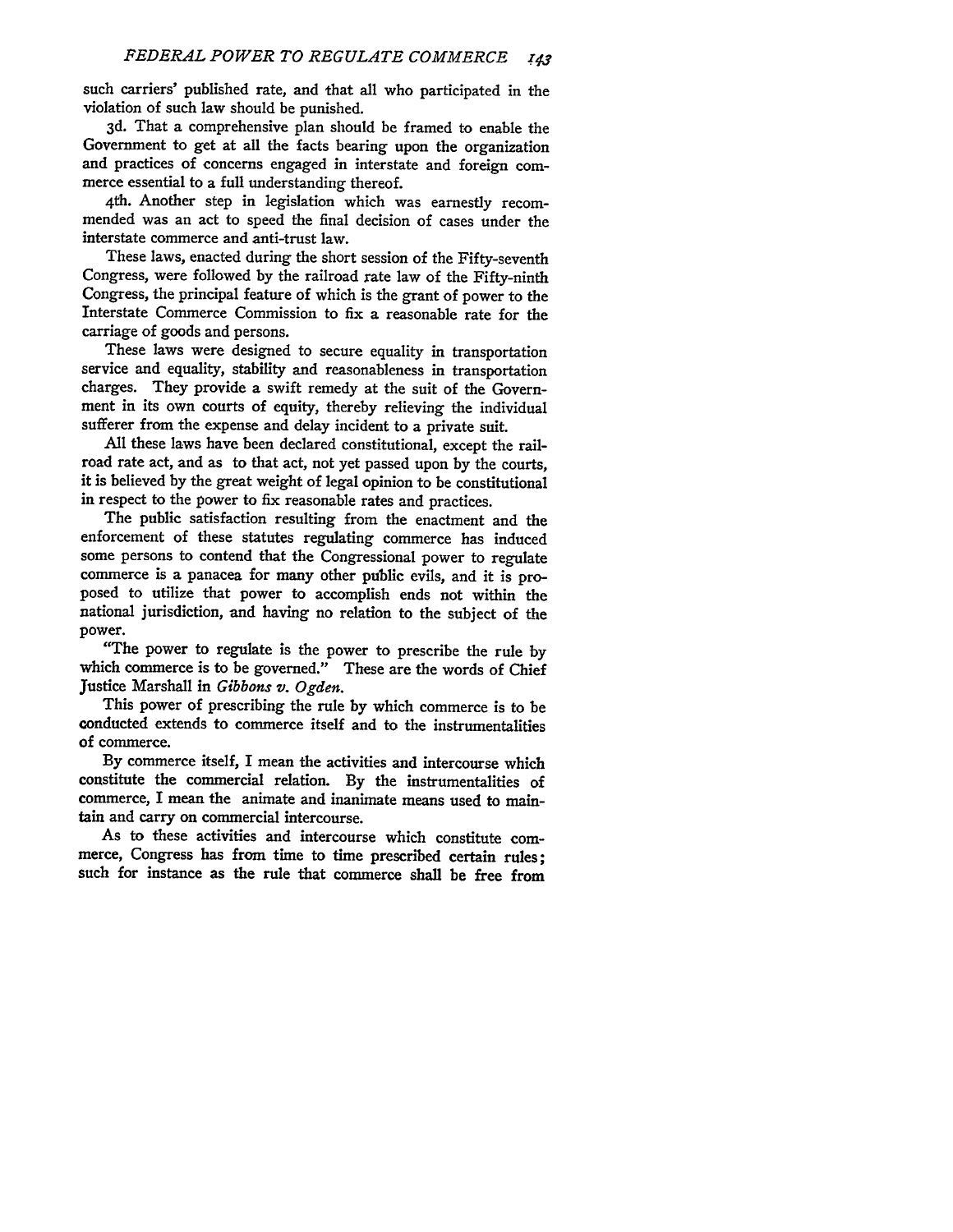monopoly and restraint effected by combinations, and that the general rule of competition shall have free-play.

As to the animate and inanimate means, or instrumentalities by which commerce is conducted, Congress has likewise prescribed various rules; such as contained in the Railroad Safety Appliance Act, and the act prescribing the hours of labor of employees upon railroads engaged in interstate commerce.

Over this subject of commerce among the States and with foreign nations, and its instrumentalities, the power of Congress is plenary. It may be exercised in the most general or minute way. For this purpose, Congress possesses all powers which existed in the States before the adoption of the National Constitution, and its power when the subject is national is or may be made exclusive. The constitutions, laws, corporations and citizens of the States are subject to this paramount authority. Congress can regulate anything, everything, any and every person, natural or artificial, in the sense that it can prohibit or prevent any use or act that will interfere with congressional control over interstate commerce, or that will injuriously affect such commerce. Congress may likewise prevent the arteries of interstate commerce from being employed as conduits for articles hurtful to the public health, safety or morals, and may remove obstructions from the highways of commerce whether they be physical or economic, whether they may be sand bars, mobs or monopolies.

The power of Congress may be exercised by prohibition and by prescription.

Congress has prohibited combinations in restraint of interstate and foreign trade and has prohibited the carriage of diseased cattle, explosives and lottery tickets, and Congress has prescribed that certain safety appliances shall be used upon railroads doing an interstate business. The one class of laws is designed to keep the channels of commerce free and unpolluted; the other is designed to secure the safety of the employees and patrons of the carriers.

I cite these acts because their constitutionality has been sustained, because they obviously bear directly upon commerce and for that reason will serve to make clear the distinction between the well established rule to be deduced from the decided cases and the extension of the rule involved in certain pending legislative propositions of Federal control, to which I shall now direct your attention.

The existing rule, as it has been judicially determined, may be restated in these words: Congress has the power to regulate interstate commerce, which includes the power to regulate the means or instrumentalities by which commerce is conducted.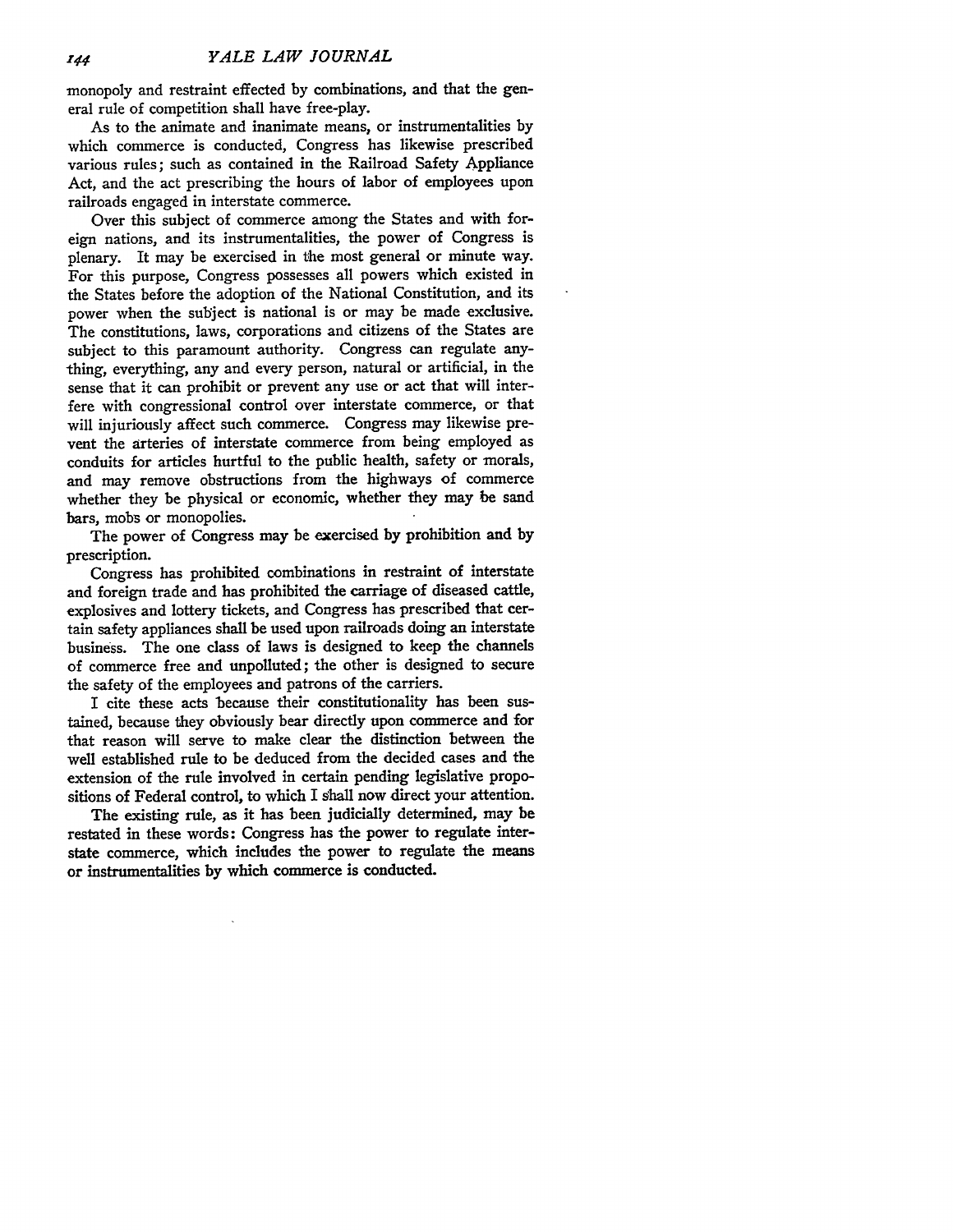The new proposition is this: Congress has the power to regulate commerce including its instrumentalities, *and likewise power* to egulate the persons **by** whom articles of commerce are produced in respect to matters not connected with commerce.

This addition to the rule finds expression in the suggestion to prohibit the interstate transportation of articles of value which are in themselves innocuous and which are lawfully made or produced in a State for reasons not affecting interstate commerce.

Let us now consider whether the regulation of the business of producting articles which may in whole or in part go into interstate commerce for reasons not affecting such commerce, is a legitimate regulation of commerce. In other words, is the mere production of goods commerce? If it is not, then can Congress regulate such production within a State under the constitutional power to regulate interstate commerce?

It would be difficult to overstate the importance and seriousness of the question thus presented, as upon its ultimate authoritative determination depends, it may be, the autonomy of the States in substantially all matters of internal police.

It is scarcely worth while to discuss the proposition that production is not commerce.

Mr. Justice Lamar remarked in *Kidd v. Pearson,* **128 U. S.:**

No distinction is more popular to the common mind, or more clearly expressed in economic and political literature, than that between manufacture and commerce. Manufacture is transformation-the fashioning of raw materials into a change of form for use. The functions of commerce are different. The buying and selling and the transportation incidental thereto constitute commerce; and the regulation of commerce in the constitutional sense embraces the regulation at least of such transportation. If it **be** held that the term includes the regulation of all such manufactures as are intended to be the subject of commercial transaction in the future, it is impossible to deny that it would also include all productive industries that contemplate the same thing. The result would be that Congress would be invested, to the exclusion of the States, with the power to regulate, not only manufactures, but also agriculture, horticulture, stock raising, domestic fisheries, mining-in short, every branch of human industry. For is there one of them that does not contemplate, more or less clearly, an interstate or foreign market? Does not the wheat grower of the Northwest or the cotton planter of the South, plant, cultivate, and harvest his crop with an eye on the prices at Liverpool, New York, and Chicago? The power being vested in Congress and denied to the States, it would follow as an inevitable result that the duty would devolve on Congress to regulate all of these delicate, multiform and vital interests-interests which in their nature are and must be local in all the details of their successful management.

In *Veazie v. Moore,* **14** How., 574, the Court said:

The phrase "to regulate commerce" can never be applied to transactions wholly internal, between citizens of the same community, or to a polity and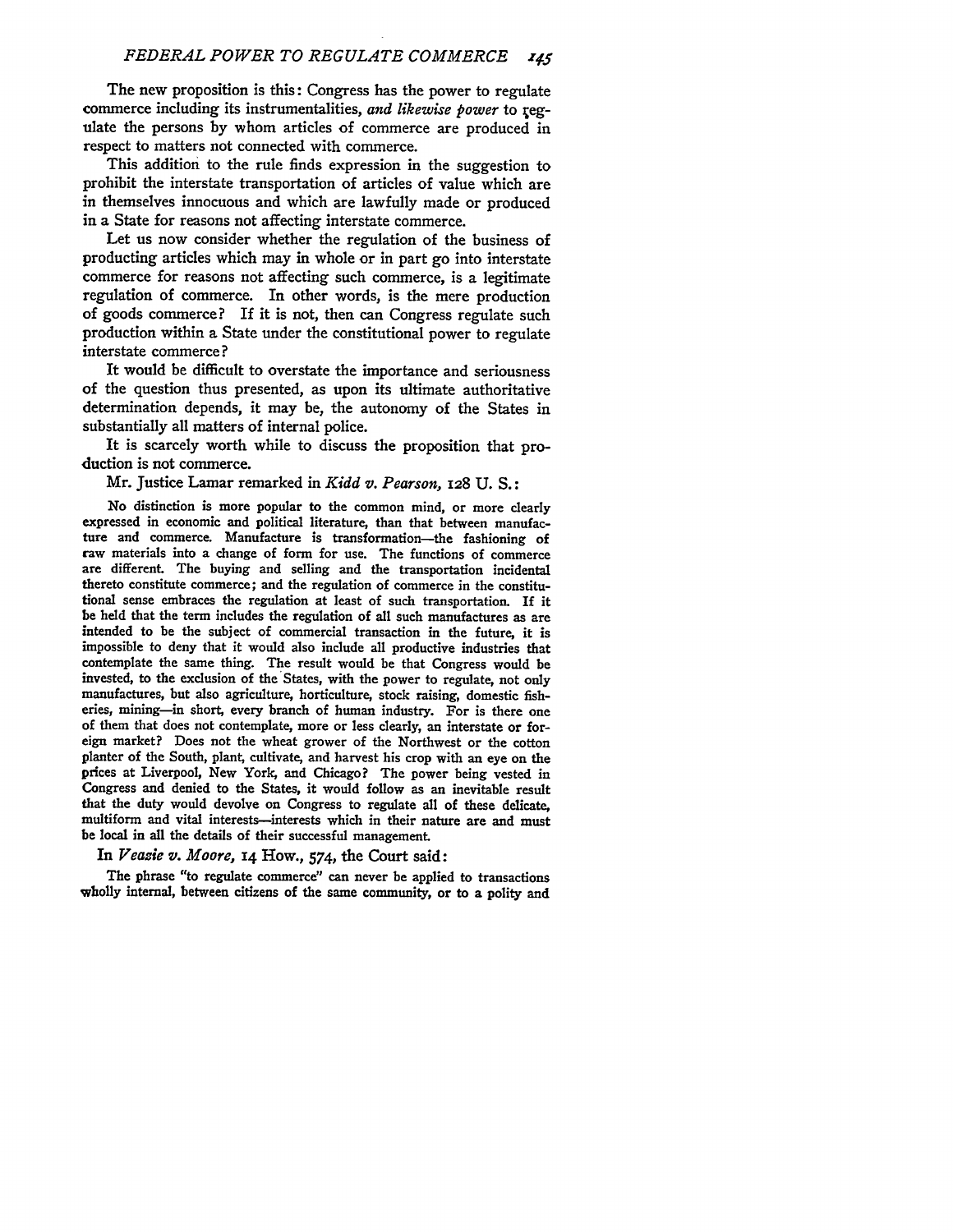laws whose ends and purposes and operations are restricted to the territory and soil and jurisdiction of such community. Nor can it be properly concluded, that, because the products of domestic enterprise in agriculture or manufactures, or in the arts, may ultimately become the subjects of foreign commerce, that the control of the means or the encouragements by which enterprise is fostered and protected, is legitimately within the import of the phrase foreign commerce, or fairly implied in any investiture of the power to regulate such commerce. **A** pretension as far reaching as this, would extend to contracts between citizen and citizen of the same State, would control the pursuits of the planter, the grazier, the manufacturer, the mechanic, the immense operations of the colliers and mines and furnaces of the country; for there is not one of these avocations, the results of which may not become the subjects of foreign commerce, and be borne either **by** turnpikes, canals, or railroads, from point to point within the several Stafes, towards an ultimate destination, like the one above mentioned.

But it is claimed that as the power to regulate commerce is absolute, complete and mainly exclusive in Congress, the right to forbid the shipment in interstate trade of any kind of goods, for any reason, comes within that power. That is to say, under the guise of a commercial regulation, not necessary for the promotion or protection of commerce, a producing regulation, which Congress could not have enacted, may be enforced; or, in other words, Congress can deny a person the right to engage in interstate commerce for doing that which Congress cannot prohibit him from doing. But, as we have seen, Congress cannot regulate production, and Chief Justice Marshall said in *McCulloch v. Maryland:*

Should Congress under the pretext of executing its powers pass laws for the accomplishment of objects not entrusted to the government, it would become the painful duty of this tribunal, should a case requiring such a decision come before it, to say that such an act was not the law of the land.

In my judgment, the power to regulate commerce between the States does not carry with it the power to prohibit commerce, unless the prohibition has for its purpose the facilitation, safety or protection of commercial intercourse, or the accomplishment of some other National purpose.

The power to regulate interstate commerce does not extend to the laying of an arbitrary embargo upon the lawfully produced, harmless products of a State, nor to the right to defeat the policy of a State as to its own internal affairs.

I concede that the National power to regulate interstate commerce carries with it the right to prohibit commerce in order to secure equality of commercial right, or to prevent restraint of or interference with commerce, but not to prohibit the shipment from the State of the innocuous products of producers who are pursuing a course sanctioned **by** the laws of the State and in no wise in itself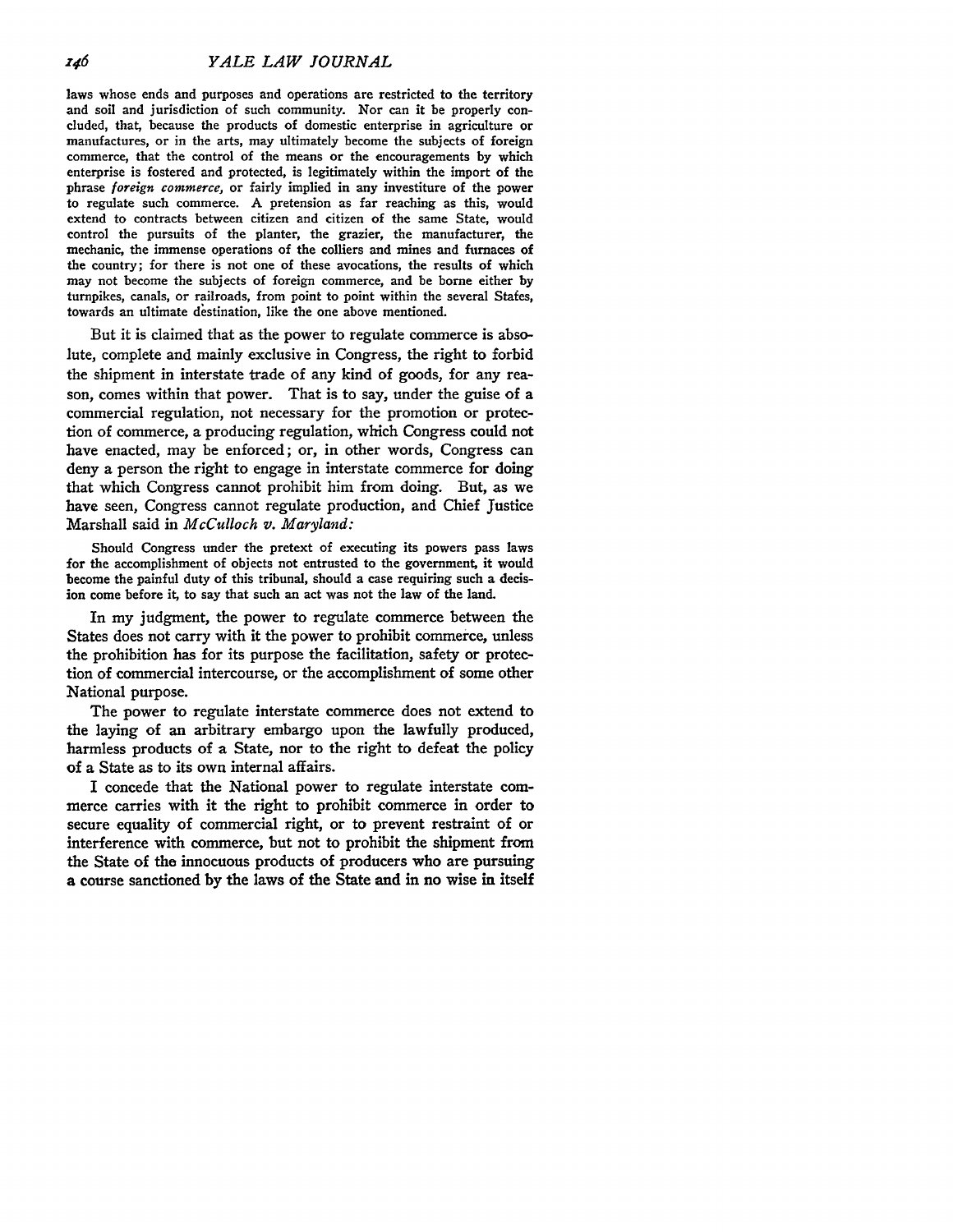interfering with interstate commerce. If prohibition of interstate trade is within the arbitrary power of Congress, it might be exercised so as to exclude the products of particular states or sections of the country. Congress then might prohibit the shipment of cotton or wheat to promote the interests of wool or corn.

There is no authority for any such proposition. The power of prohibition has never been sustained except as against articles noxious or dangerous in themselves. It is not possible to find even a suggestion that in respect to natural products which are prime necessities, Congress can prohibit commerce in them between the States in order to enforce its conception of what would be a wise police regulation of a State.

In the case of *Champion v. Ames,* 188 U. **S., 321,** it was held that lottery tickets are subjects of traffic and their carriage by independent carriers from one State to another is interstate commerce, which Congress may prohibit under its power to regulate commerce among the several States, but this was specifically placed upon the character of the business. The court said, through Mr. Justice Harlan, "It is a kind of traffic which no one can be entitled to pursue as of right."

The Court also said:

• **. .** The power of Congress to regulate commerce among the States, although plenary, cannot be deemed arbitrary, since it is subject to such limitations or restrictions as are prescribed by the Constitution. This power, therefore, may not be exercised so as to infringe rights secured or protected **by** that instrument.

The right of each State to regulate its domestic affairs is "secured and protected" **by** the Tenth Amendment reserving to **the** States respectively, or to the people, the powers not delegated to the United States.

In *Gibbons v. Ogden, 9* Wheat. **iii,** the Court said with regard to the right of intercourse between State and State, that that right was derived not from the Constitution, but from "those laws whose authority is acknowledged **by** civilized man throughout the world." Under the Articles of Confederation the States might have interdicted interstate trade, yet when they surrendered the power to deal with commerce as between themselves to the general government it was undoubtedly in order to form a more perfect union by freeing such commerce from state discrimination and not to transfer the power of restriction.

In *Dooly v. United States,* 183 **U. S.** *171,* the four dissenting Justices correctly said:

But if that power of regulation is absolutely unrestricted as respects interstate commerce, then the very unity the Constitution was framed to secure can be set at naught **by** a legislative body created by that instrument.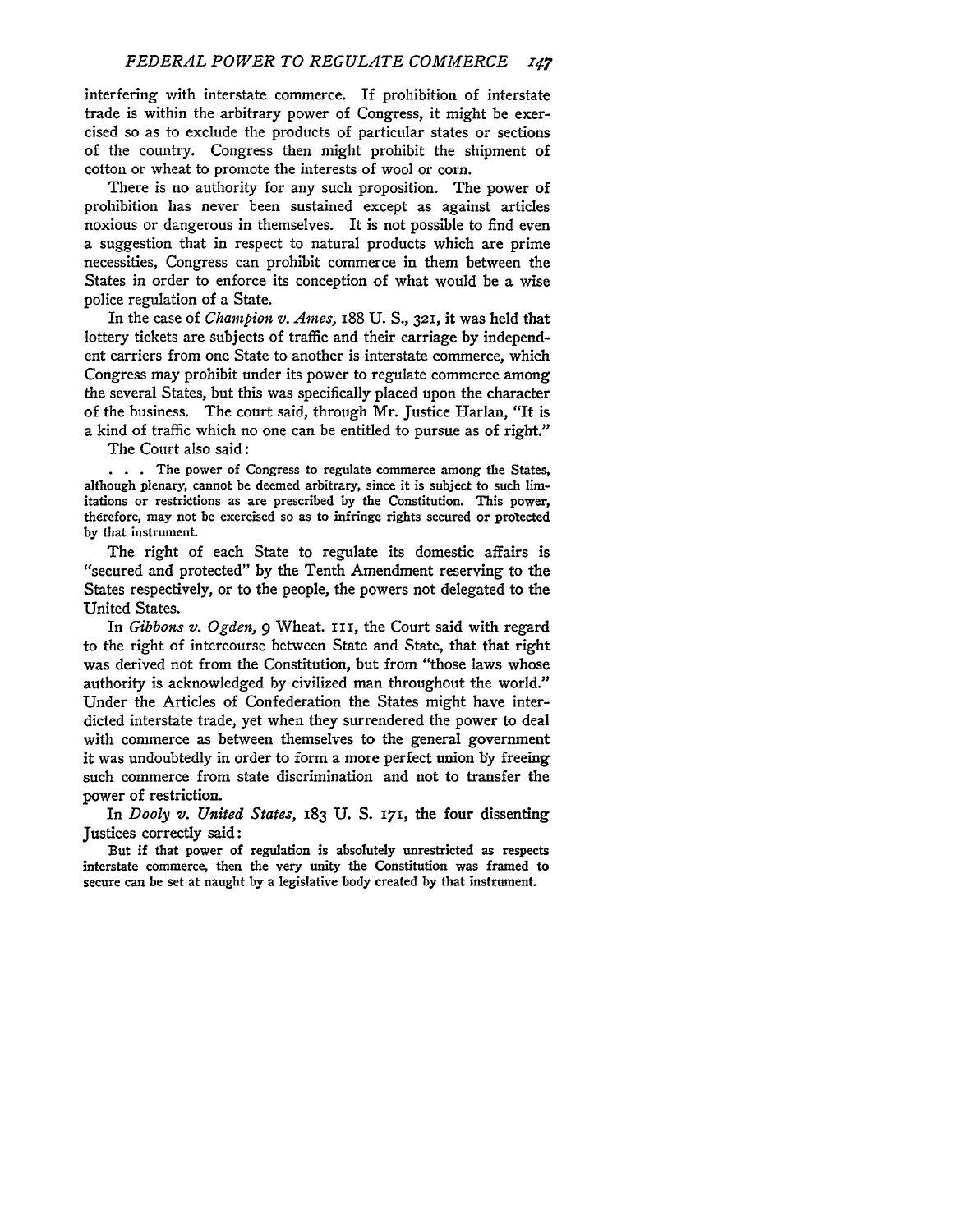The sum of the matter then is this: For the purpose of promoting and protecting commerce, Congress may close its channels to those who are injuriously affecting it, but for the purpose of enforcing its views of public policy in respect to matters not within the jurisdiction of Congress, it has no such power.

Congress may employ such means as it chooses to accomplish that which is within its power. But the end to be accomplished must be within the scope of its constitutional powers. The legislative discretion extends to the means and not to the ends to be accomplished **by** use of the means.

In a word, I do not take issue with the general proposition that Congress may prohibit transportation, but I say the prohibition must have for its real object the regulation of interstate commerce and not something *dehors* the Federal power.

In a recent case, the Supreme Court of the United States, through the Chief Justice, speaking of the power and sovereignty of a State, uses this language:

It cannot be denied that the power of a State to protect the lives, health and property of its citizens, and to preserve good order and the public morals, "the power to govern men and things within the limits of its domain," is a power originally and always belonging to the States, not surrendered **by** them to the general government, nor directly restrained **by** the Constitution of the United States, and essentially exclusive.

That the Congress of the United States has no general legislative powers, but only such as are granted to it by the Constitution is not an old-fashioned and exploded notion.

It has been reaffirmed with emphasis **by** the Supreme Court within the last sixty days in a great opinion **by** Mr. Justice Brewer in the case of *Colorado v. Kansas.*

The learned Justice said: "That this is such a government" (one of delegated powers) "clearly appears from the Constitution, independently of the amendments, for otherwise there would be an instrument granting certain specified things made operative to grant other and distinct things. This natural construction of the original body of the Constitution is made absolutely certain **by** the Tenth Amendment. This Amendment, which was seemingly adopted with prescience of just such contention as the present, disclosed the widespread fear that the national government might, under the pressure of a supposed general welfare, attempt to exercise powers which had not been granted. With equal determination the framers intended that no such assumption should ever find justification in the organic act, and that if in the future further powers seemed necessary they should be granted by the people in the manner they had provided for amending that act."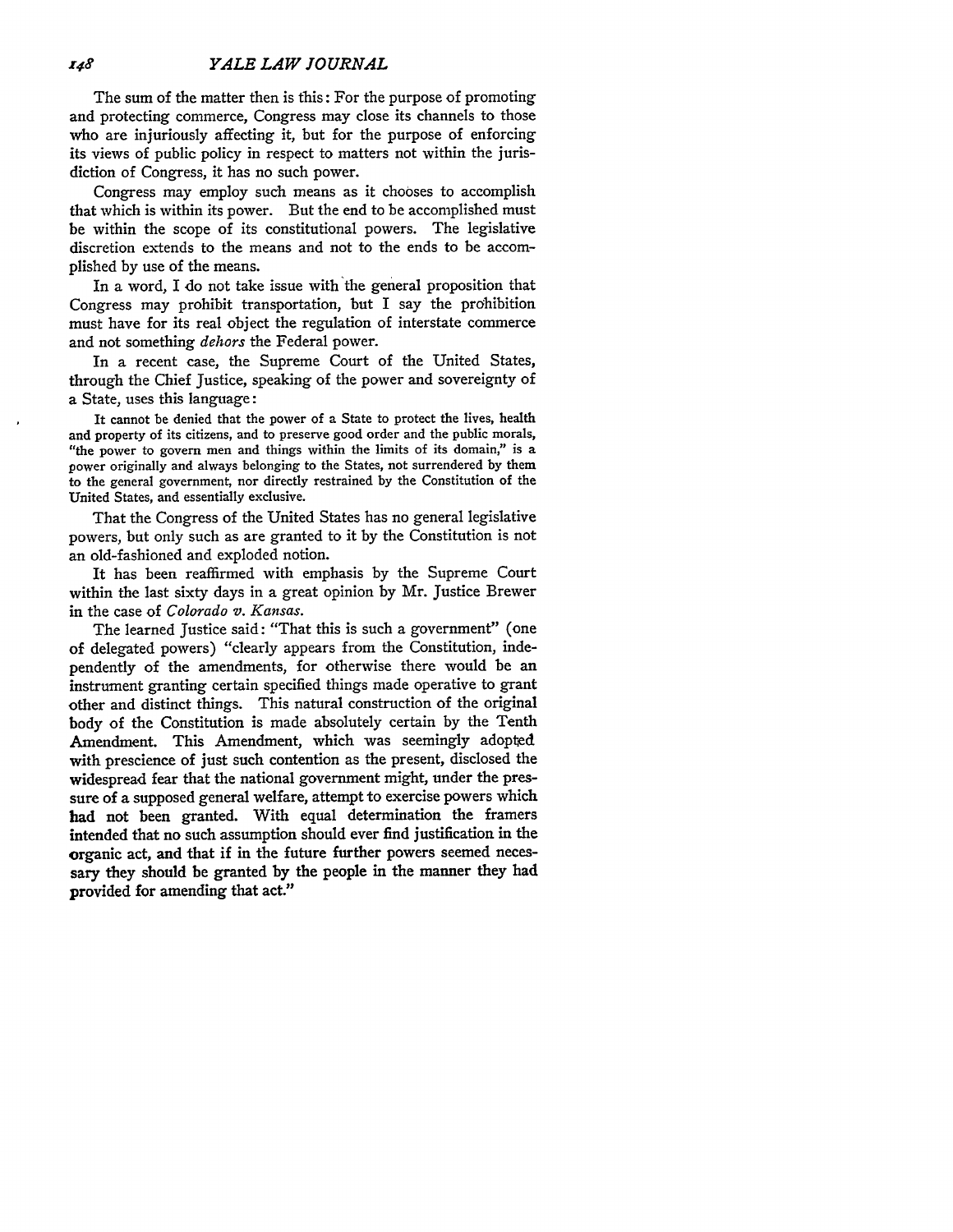We cannot make progress in developing a body of substantive remedial law without an accurate appreciation of the restrictions upon both the State and Federal powers.

Like the Girondists in the French Revolution, American lawyers must submit to be condemned by the Bourbons as radicals if they stand for rational and constitutional legislation to meet new conditions and to correct the evils in the old conditions, and to be guillotined by the Reds as obstructionists if they fail to endorse the popular vagaries of the political ephemera who swarm about every great movement of reform, unappreciative of its origin, its tendency, and its purpose. Such is the fate of the profession that studies, loves and defends the institutions of civilized government and has ever been their most powerful constructive and conserving force.

The preservation of our Constitution is not committed to the Federal judiciary alone. It is the oath-bound obligation of every legislative, judicial and executive officer both of the States and Nation, and is the highest duty of private citizenship. The Constitution is not to perish at the hands of the impassioned phrase-maker, and its defenders should not be deterred by mistaken or prejudiced clamor from performing their obligation to preserve and defend it.

The Constitution was founded upon the sacrifice of the lives and fortunes of our ancestors; it is the solemnly expressed will of the people; it has been preserved by the people through the most gigantic and tragic war of modern times, and it must endure as written and expounded until altered by the people by the means they have prescribed.

The power of the Federal government cannot be increased except by new grants of power through amendment of the Constitution. The efficiency, however, of the Federal government will progressively increase through the application of existing Federal power to the growing complexities of social and commercial conditions.

What changes in these conditions may be in store for us no man can foretell. What social readjustments may follow the application of the Federal commercial power to such changes is likewise unknown. The power is a fixed and definite factor; no one has pretended to define the boundaries of the subject upon which it operates. The distinguished present Solicitor-General of the United States, an honored son of Yale, Mr. Henry M. Hoyt, in a recent argument in the Supreme Court, aptly said: "The word commerce is not restricted to trade and traffic, or navigation or transportation. No one can now say definitely what movements and interactions across state lines may not be embraced within its meaning."

Human government is a human necessity. It is all the stronger and more effective in times of dire need for not having been experimented with and its fiber strained in times of tranquility.